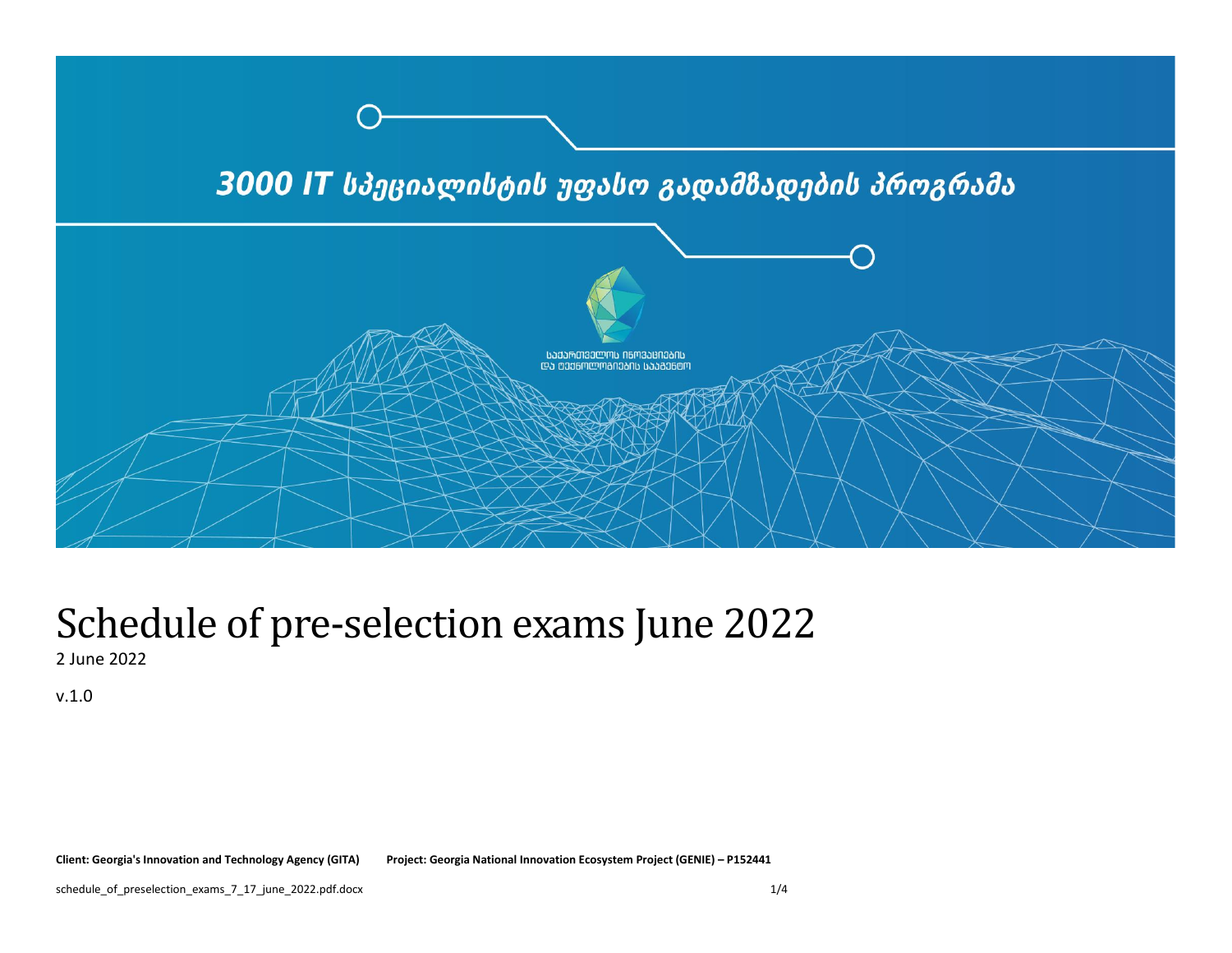## General info:

- Each pre-selection exam will have **30 questions** for **30 minutes**.
- Only applicants with pre-selection exam result **>=30%** will be reviewed for further selection (i.e. CV evaluation).
- Detailed instructions about each pre-selection exam will be sent to the applicants **1 day** before the start of the respective pre-selection exam.
- The Email with instructions will be sent from [gita@newhorizons.bg.](mailto:gita@newhorizons.bg) It may go to your spam folder please check there or just search for the "GITA" keyword.
- When starting the pre-selection exam, you will be asked to type your Full name (in English) and an Email . Please use the same Email, that you used when applying for the program.
- Applicants will have **24 hours** from the end of the respective pre-selection exam for the appellation. Appellations should be sent to [gita@newhorizons.bg](mailto:gita@newhorizons.bg) with subject : Appellation of the pre-selection exam results for the course "<*Name of the course you appeal for*>". Those requests that will have different subjects or will be sent later than 24 hours will not be reviewed by the appellation team.

| Day of exam     | <b>Start hour</b> | <b>Course</b>                                               | <b>Note</b>                                                                          |
|-----------------|-------------------|-------------------------------------------------------------|--------------------------------------------------------------------------------------|
| 07.06.2022, Tue | 10:00             | <b>Blockchain and Bitcoin Fundamentals</b>                  |                                                                                      |
| 07.06.2022, Tue | 12:00             | Blockchain Development Certified Blockchain Developer       |                                                                                      |
| 07.06.2022, Tue | 16:00             | Designing and Implementing a Microsoft Azure AI Solution    |                                                                                      |
| 07.06.2022, Tue | 17:30             | Designing and Implementing a Data Science Solution on Azure |                                                                                      |
| 08.06.2022, Wed | 10:00             | <b>IT Project Management</b>                                |                                                                                      |
| 08.06.2022, Wed | 12:00             | <b>Cryptocurrency Fundamentals</b>                          |                                                                                      |
| 08.06.2022, Wed | 16:00             | <b>CompTIA Security+</b>                                    |                                                                                      |
| 08.06.2022, Wed | 17:30             | Back-end Programming: Java + Spring                         |                                                                                      |
| 09.06.2022, Thu | 10:00             | <b>Back-end Programming: PHP + Laravel</b>                  |                                                                                      |
| 09.06.2022, Thu | 12:00             | <b>QA Functional Testing (ISTQB® Foundation Level)</b>      |                                                                                      |
| 09.06.2022, Thu | 16:00             | <b>Mobile App Development: React Native</b>                 |                                                                                      |
| 09.06.2022, Thu | 17:30             | Linux Administrator                                         | If you have LPI-1 certificate, then you<br>cannot apply for this course              |
| 09.06.2022, Thu | 17:30             | <b>Linux Engineer</b>                                       | You need to have valid LPI-1 certificate,<br>in order to be selected for this course |

## Pre-selection exams' schedule

**Client: Georgia's Innovation and Technology Agency (GITA) Project: Georgia National Innovation Ecosystem Project (GENIE) – P152441**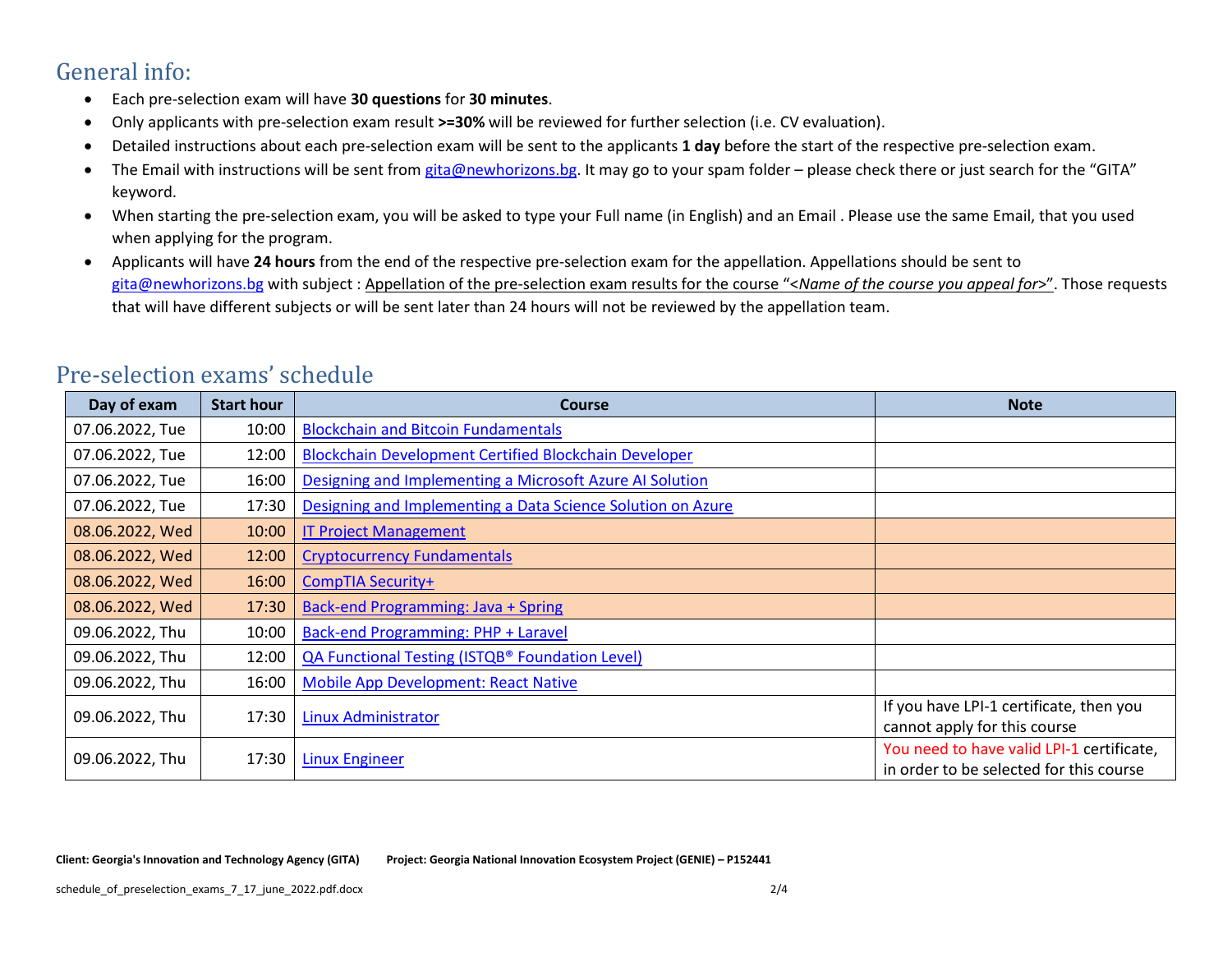| Day of exam     | <b>Start hour</b> | Course                                                                                                                                                            | <b>Note</b>                                                                                                                                                                                                                                |
|-----------------|-------------------|-------------------------------------------------------------------------------------------------------------------------------------------------------------------|--------------------------------------------------------------------------------------------------------------------------------------------------------------------------------------------------------------------------------------------|
| 10.06.2022, Fri | 10:00             | <b>IT Business Analyst</b>                                                                                                                                        |                                                                                                                                                                                                                                            |
| 10.06.2022, Fri | 12:00             | DevOps Engineer (Kubernetes + Docker)                                                                                                                             |                                                                                                                                                                                                                                            |
| 10.06.2022, Fri | 16:00             | <b>Microsoft Azure Administrator</b>                                                                                                                              |                                                                                                                                                                                                                                            |
| 10.06.2022, Fri | 17:30             | <b>Game Development: Unity Certified Associate</b>                                                                                                                |                                                                                                                                                                                                                                            |
| 11.06.2022, Sat | 10:00             | <b>UX &amp; UI Design Jumpstart</b>                                                                                                                               |                                                                                                                                                                                                                                            |
| 11.06.2022, Sat | 12:00             | <b>Implementing and Administering Cisco Solutions (CCNA)</b>                                                                                                      |                                                                                                                                                                                                                                            |
| 11.06.2022, Sat | 16:00             | <b>Back-end Programming: Node.JS</b>                                                                                                                              |                                                                                                                                                                                                                                            |
| 11.06.2022, Sat | 17:30             | <b>Associate Android Developer</b>                                                                                                                                |                                                                                                                                                                                                                                            |
| 12.06.2022, Sun | 10:00             | <b>EC-Council Certified Security Specialist (ECSS)</b>                                                                                                            |                                                                                                                                                                                                                                            |
| 12.06.2022, Sun | 12:00             | <b>Computer Aided Design and Engineering CAD/CAM</b>                                                                                                              |                                                                                                                                                                                                                                            |
| 12.06.2022, Sun | 16:00             | <b>JavaScript and Front-End Frameworks</b>                                                                                                                        |                                                                                                                                                                                                                                            |
| 12.06.2022, Sun | 17:30             | <b>Computer Aided Design and Engineering CAE</b>                                                                                                                  |                                                                                                                                                                                                                                            |
| 13.06.2022, Mon | 10:00             | Mobile App and Development: iOS App Development with Swift                                                                                                        |                                                                                                                                                                                                                                            |
| 13.06.2022, Mon | 12:00             | <b>Cloud Computing Services: AWS Solutions Architect Associate</b>                                                                                                |                                                                                                                                                                                                                                            |
| 13.06.2022, Mon | 16:00             | <b>ITSM with ITIL framework (ITIL Foundation)</b>                                                                                                                 |                                                                                                                                                                                                                                            |
| 13.06.2022, Mon | 17:30             | <b>Cybersecurity Ethical Hacker CEH11</b>                                                                                                                         |                                                                                                                                                                                                                                            |
| 14.06.2022, Tue | 10:00             | <b>Microsoft Azure Architect</b>                                                                                                                                  |                                                                                                                                                                                                                                            |
| 14.06.2022, Tue | 12:00             | <b>QA Automation Testing (Advanced Level Test Automation Engineer)</b>                                                                                            | You need to have valid ISTQB-F<br>certificate in order to be selected for<br>this course                                                                                                                                                   |
| 14.06.2022, Tue | 16:00             | <b>Back-end Programming: C#</b>                                                                                                                                   |                                                                                                                                                                                                                                            |
| 14.06.2022, Tue | 17:30             | <b>Back-end Programming: ASP.NET</b>                                                                                                                              |                                                                                                                                                                                                                                            |
| 15.06.2022, Wed | 10:00             | Back-end Programming: C/C++                                                                                                                                       |                                                                                                                                                                                                                                            |
| 15.06.2022, Wed | 12:00             | Back-end Programming: Python + Django                                                                                                                             |                                                                                                                                                                                                                                            |
| 15.06.2022, Wed | 16:00             |                                                                                                                                                                   | These 2 courses will use the same pre-                                                                                                                                                                                                     |
| 15.06.2022, Wed | 16:00             | Developing Applications and Automating Workflows using Cisco Platforms<br>(DEVASC)<br>and<br>Developing Applications Using Cisco Core Platforms and APIs (DEVCOR) | selection exam as part of questions are<br>the same for both courses.<br>Some more difficult questions targeted<br>to DEVCOR applicants will give you more<br>points. If you apply for both, you will<br>have to write the exam only once. |

**Client: Georgia's Innovation and Technology Agency (GITA) Project: Georgia National Innovation Ecosystem Project (GENIE) – P152441**